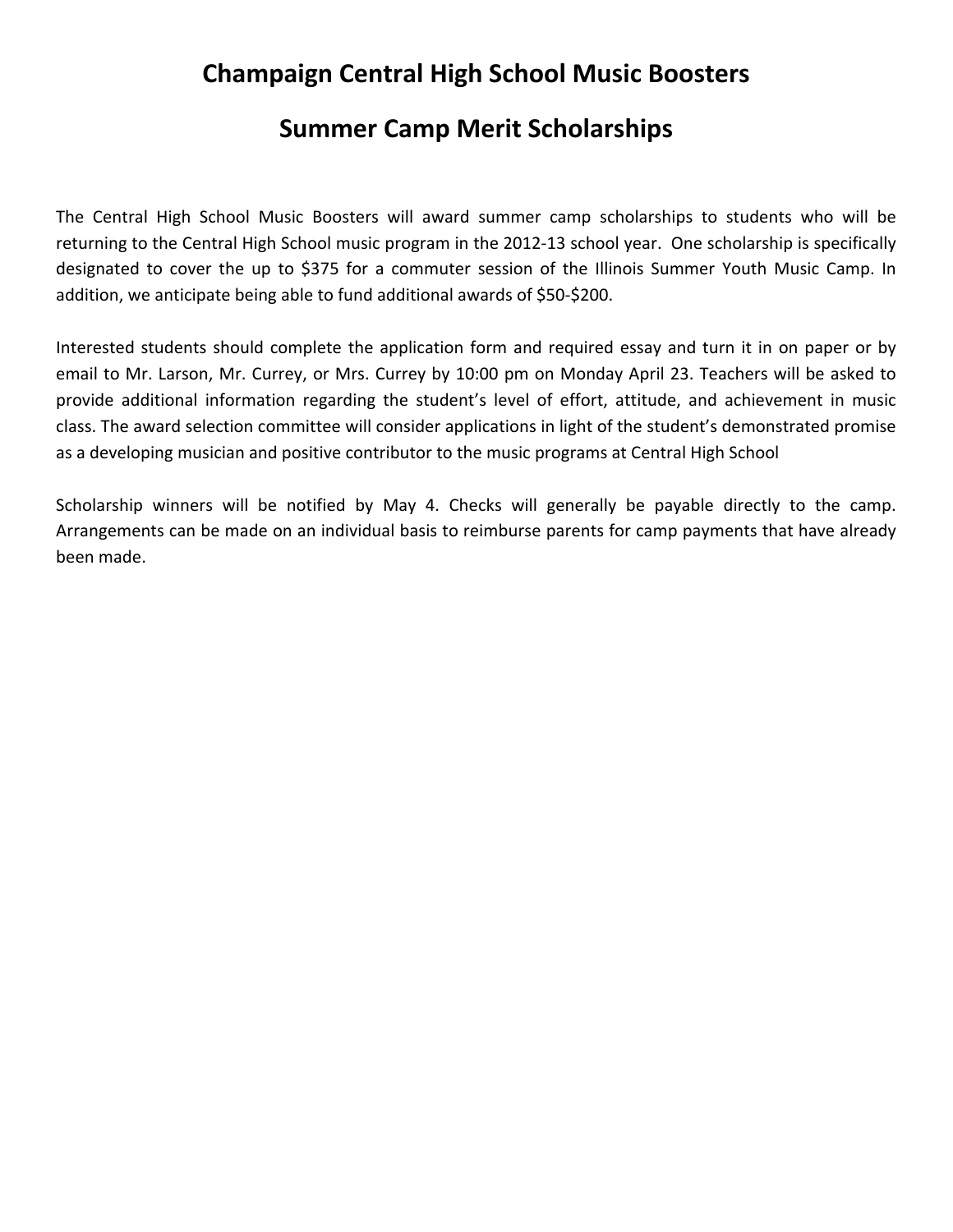## **Champaign Central High School Music Boosters Summer Camp Merit Scholarship Application**

Please complete the form below. You can expand the response spaces as needed to include all information. You must also write an essay responding to the question at the bottom of the page. Write the essay as a separate document and attach it to the application form. Applications are due to teachers by email or on paper no later than 10:00pm on Monday April 23.

| <b>Student Name:</b>                                                                                                                                                                                                                    |
|-----------------------------------------------------------------------------------------------------------------------------------------------------------------------------------------------------------------------------------------|
| <b>Grade in 2012-13:</b>                                                                                                                                                                                                                |
|                                                                                                                                                                                                                                         |
| Additional extracurricular participation in music activities (i.e., jazz bands, pit orchestras)                                                                                                                                         |
|                                                                                                                                                                                                                                         |
| Participation in music-related volunteer and fundraising activities at Central (i.e., participating in fundraising<br>activities such as car washes, fruit or candy sales; volunteering at music events, or with non-required event set |
| Information about camp you will attend                                                                                                                                                                                                  |
| Name of camp:                                                                                                                                                                                                                           |
| Dates:                                                                                                                                                                                                                                  |
| Cost:                                                                                                                                                                                                                                   |
|                                                                                                                                                                                                                                         |

By accepting this scholarship, I agree to continued participation in the Central Music Program for the 2012-*13 school year OR I will re‐pay the award amount to the Central Music Boosters.*

| Student signature: |  |
|--------------------|--|
| Parent signature:  |  |

**Please answer the essay question on the next page.**